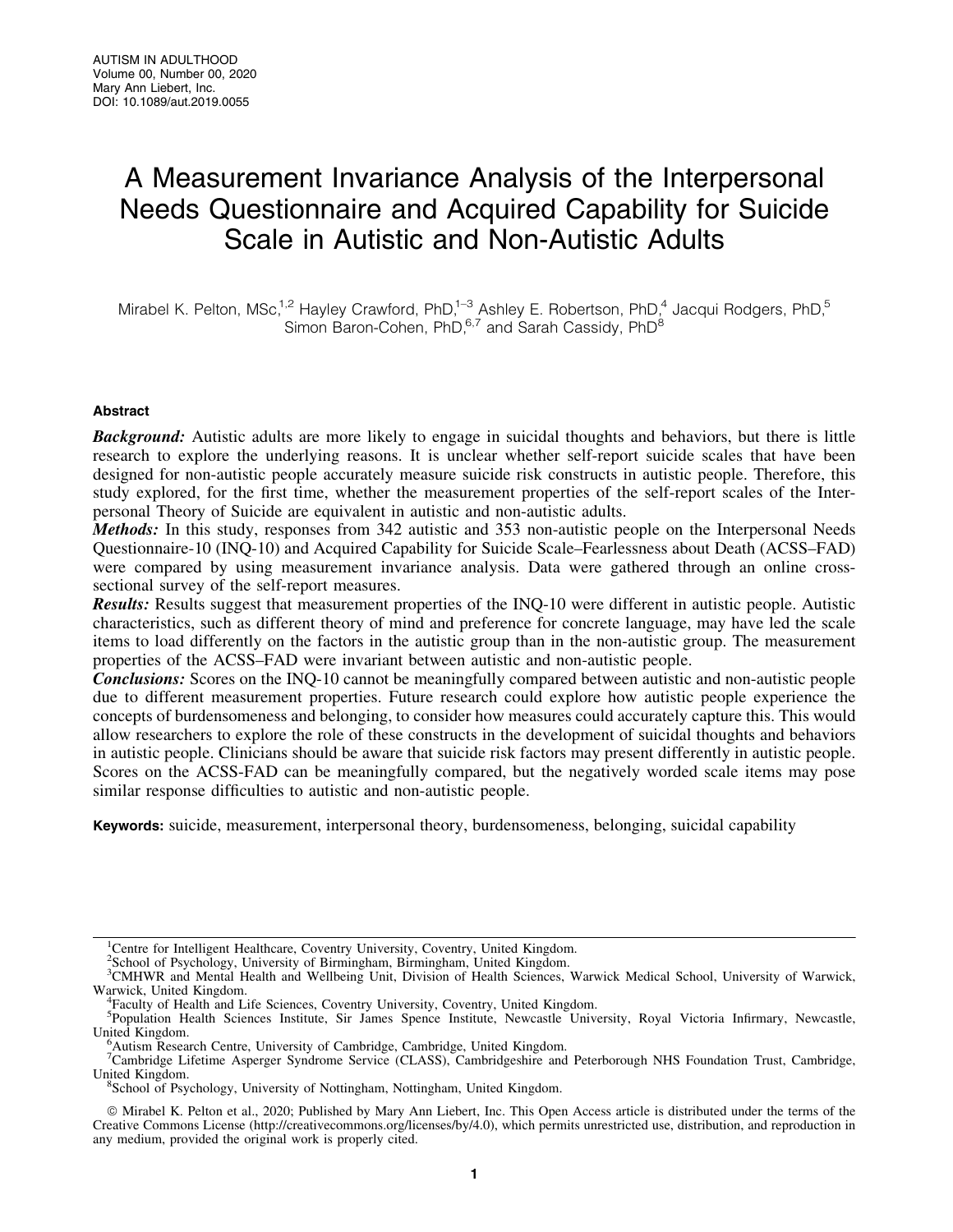# Lay Summary

# What was the purpose of this study?

The purpose of this study was to explore whether two questionnaires designed for non-autistic people create response difficulties for autistic people. If autistic people experience difficulties interpreting the questions, this can mean that the scales do not work in the same way, which means that scores between autistic and nonautistic people cannot be compared. This is important, as these questionnaires are designed to measure risk factors for suicide: feeling like a burden on others, feeling as if you don't belong, and not fearing death. We know that for non-autistic people these feelings increase the risk of suicide, but we do not yet know whether this is the case for autistic people.

# What did the researchers do?

We collected questionnaire responses online from 342 autistic people and 335 non-autistic people. We then used statistical analyses to identify whether the questionnaires operated differently in autistic and non-autistic people. A steering group of autistic adults identified which questions were likely to be interpreted differently by autistic people.

## What were the results of the study?

We found that on the questionnaire designed to test feeling like a burden, autistic people appeared to have interpreted all items differently. This means that we cannot compare scores on this scale between autistic and non-autistic people. We found that on the questionnaire designed to test feelings of not belonging total scores could not be compared, because autistic people seemed to have interpreted two items differently. On the questionnaire measuring a reduced fear of death, total scores can be compared as all items appear to have been interpreted similarly between autistic and non-autistic people.

# What do these findings add to what was already known?

These findings provide evidence that the questions in these questionnaires may be differently interpreted by autistic people, meaning that scores cannot be meaningfully compared. This could mean that feelings of burdensomeness and belonging are experienced differently by autistic people.

# What are the potential weaknesses in the study?

This study has not investigated whether other factors, such as other neurodevelopmental conditions, may influence how someone responds to these scales. Also, future research should also include the experiences of autistic people with intellectual disability.

### How will these findings help autistic adults now or in the future?

These findings will alert clinicians immediately to the fact that autistic people may show risk factors for suicide differently from non-autistic people. They may need to ask different questions or look out for different signs. In future, this may help us to understand how different factors may contribute to suicidal thoughts and behaviors for autistic and non-autistic people.

## Introduction

RESEARCH CONSISTENTLY REPORTS more frequent suicidal thoughts and behaviors<sup>1</sup> and significantly higher rates of death by suicide among autistic\* compared with non-autistic people.<sup>2,3</sup> However, there is a lack of research to explore how proximal risk factors may lead to the development of suicidality in autistic people, and there are no validated tools to identify such constructs and assess risk severity.<sup>4</sup> This study explores the appropriateness and measurement properties of the self-report scales of one of the most highly cited models of suicide—the Interpersonal Theory of Suicide (ITS).<sup>5,6</sup> This affords the opportunity to compare the extent to which the ITS operates similarly in autistic and non-autistic people. Understanding differences will inform suicide interventions that meet the needs of autistic people and identify autismspecific risk markers.

The ITS proposes that, in any population group, the unmet need for social connections (termed ''thwarted belonging'') and unmet need for self-worth (termed ''perceived burdensomeness'') together lead to suicidal thoughts.<sup>5,6</sup> Individuals who have repeatedly experienced painful and frightening events may develop *suicidal capability*—a habituation to fear and pain that enables suicidal thoughts to be actioned.<sup>5,6</sup>

<sup>\*</sup>This study focusses on the experience of autistic adults without intellectual disability. This population has been reported to be at increased risk of suicide.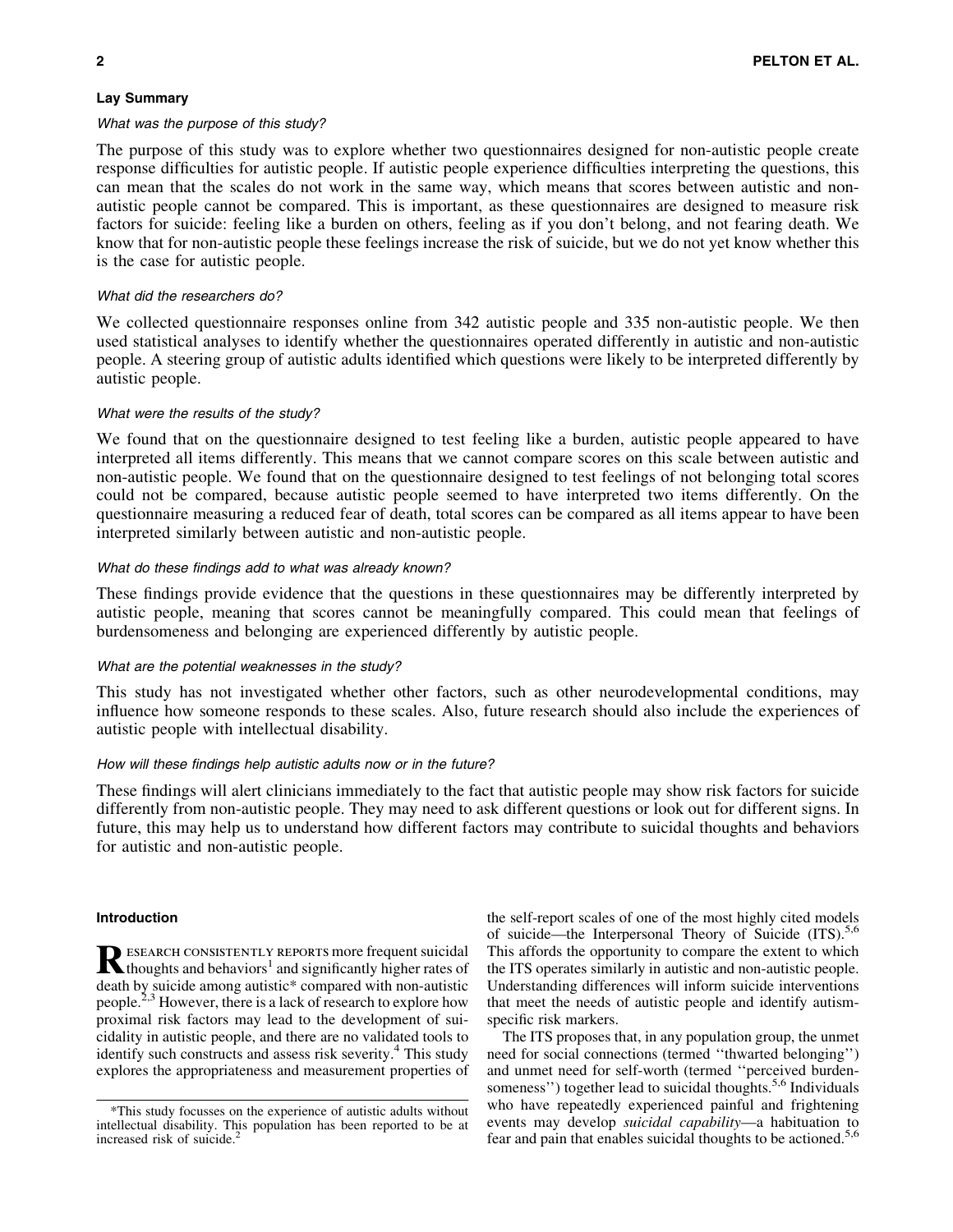### MEASUREMENT PROPERTIES OF THE ITS 3

The concepts of burdensomeness and belonging are measured by distinct subscales of the *Interpersonal Needs* Questionnaire  $(INQ)^7$ , and suicidal capability is measured by the 7-item *Acquired Capability for Suicide Scale*– *Fearlessness about Death* (ACSS–FAD).<sup>8</sup> The INQ and ACSS–FAD have been validated in U.S. undergraduates, psychiatric outpatients, and adolescent inpatients<sup>9</sup> but their measurement properties have not yet been explored in an autistic sample. This is the aim of the current study.

The ITS may be of particular relevance to autistic adults, as it highlights the importance of constructs such as autonomy for quality of life  $10,11$  and the risks to mental health of burdensomeness<sup>12,13</sup> and social exclusion,<sup>14,15</sup> which have been identified as important issues for autistic people. In both childhood and adulthood, autistic people experience significantly more traumatic life events than non-autistic people, such as being bullied or exploited.<sup>16,17</sup> Our earlier research reported that, in a non-clinical sample of young adults, the ITS hypotheses were upheld even at high levels of autistic traits.<sup>18</sup> Our recent survey showed that autistic people reported more suicidal thoughts and behaviors and stronger feelings of burdensomeness and thwarted belonging than non-autistic adults. However, in the autistic group, the association between each of thwarted belonging and perceived burden with suicidal thoughts and behaviors was significantly attenuated compared with the non-autistic group.<sup>1</sup>

One possible explanation for this attenuation is that autistic characteristics influenced responses to the scale items and, thus, the scale measurement properties in the autistic group. Autistic adults could have less confidence than non-autistic people to infer how others feel about them (termed ''theory of mind''),20 infer their internal emotional state (termed ''alexithymia,'' which is more common in autistic than nonautistic people), $^{21}$  and may prefer concrete terms to describe social emotional states.<sup>22</sup> Thus, autistic people may endorse a lower score on the burdensomeness sub-scale than nonautistic people, because they are unsure how others feel about them, rather than because they feel less of a burden. This could result in a different factor structure, reduced convergent validity, and reduced strength of correlations between the variables of interest, which, in turn, could explain the attenuated associations in the autistic group. Measurement invariance analysis can quantitatively identify differences in measurement structure between groups with increasing stringency, which allows researchers to explore the extent to which results between groups are comparable (invariant) or different (non-invariant).<sup>23</sup> Summarized in Table 1, we hypothesized, with our autistic steering group (described in Methods section), that, compared with non-autistic people, autistic people would (i) interpret all items of the INQ-10 differently given differences in theory of mind and preference for concrete language; and (ii) interpret four of the ACSS-FAD scale items differently due to difficulties with negatively worded questions and preference for concrete language.

#### Methods

#### Involvement of autistic adults

Our steering group of autistic adults (one male, one female) identified the focus of this study in our first meeting when they reported difficulty interpreting scale items. This group comprises autistic adults without intellectual disability

recruited by open invitation to local autism groups. The group meets two to three times a year to provide feedback on each stage of the research process. In this study, they reviewed materials, suggested modifications to survey wording including clear risk signposting, and guided detailed hypotheses and analysis strategy.

# **Participants**

Data were retained from 343 autistic and 335 non-autistic participants from a larger survey dataset of online crosssectional and repeated measures undertaken in Qualtrics.<sup>1</sup> Participants provided informed consent, were warned about the content of questions in each section, were advised that they may skip sections if they wished, were prompted to take breaks, and were given information about support services. This study received ethical approval from Coventry University ethics committee.

Participants self-reported autism diagnosis by a specified medical professional, and mean Autism Quotient scores were within clinical levels. Autistic participants were recruited through the Cambridge Autism Research Database, Autistica Discover network, social media, and local and national autism organizations. Non-autistic participants were recruited through the University of Cambridge Psychology Database, suicide-focused websites, Coventry University research participation scheme, and opportunity sampling to match group size, mean age, and gender frequency with the autistic group. The samples self-selected whether to respond to either or both of the INQ-10 and ACSS–FAD (Table 2).

Measures of interest. The INQ- $10^{24}$  is a 10-item scale measuring *thwarted belonging* and *perceived burden*. Our steering group revised instructions to clarify the meaning of the scale instructions for autistic people (agreed with the scale author before administration): ''Please read the items below.'' Click on the option that best describes how you have been feeling. Where the questionnaire refers to ''these days'' please consider how you have been feeling in general over the past 2 weeks. Items include ''these days I feel like I belong'' and ''these days I think the people in my life would be happier without me'' with a 7-point response scale from ''strongly agree'' to ''strongly disagree,'' with higher scores indicating stronger feelings of thwarted belonging and perceived burden. The INQ is reported to measure the same latent traits in U.S. undergraduates, psychiatric outpatients,<sup>9</sup> older adults, $7.25$  and men and women.<sup>26</sup> The 10-item version employed here demonstrates a more consistent model fit and predictive validity than other versions<sup>9</sup> (Non-autistic burdensomeness subscale  $\alpha = 0.93$ , autistic = 0.92, non-autistic belonging subscale  $\alpha$  = 0.90, autistic = 0.86).

ACSS–FAD8 is a 7-item scale measuring *suicidal capability* with a response scale from 0 "not at all like me" to 4 ''very like me,'' with higher scores indicating higher suicidal capability. Items include ''the prospect of my own death arouses anxiety in me'' and ''I am not at all afraid to die,'' with items 2, 3, and 5 describing fear of death and, thus, reverse coded. The ACSS–FAD has been validated in undergraduate samples, measures the same latent traits in men and women, and demonstrates convergent/divergent validity with associated constructs in psychiatric samples $8$  (Nonautistic  $\alpha = 0.85$ , autistic = 0.84).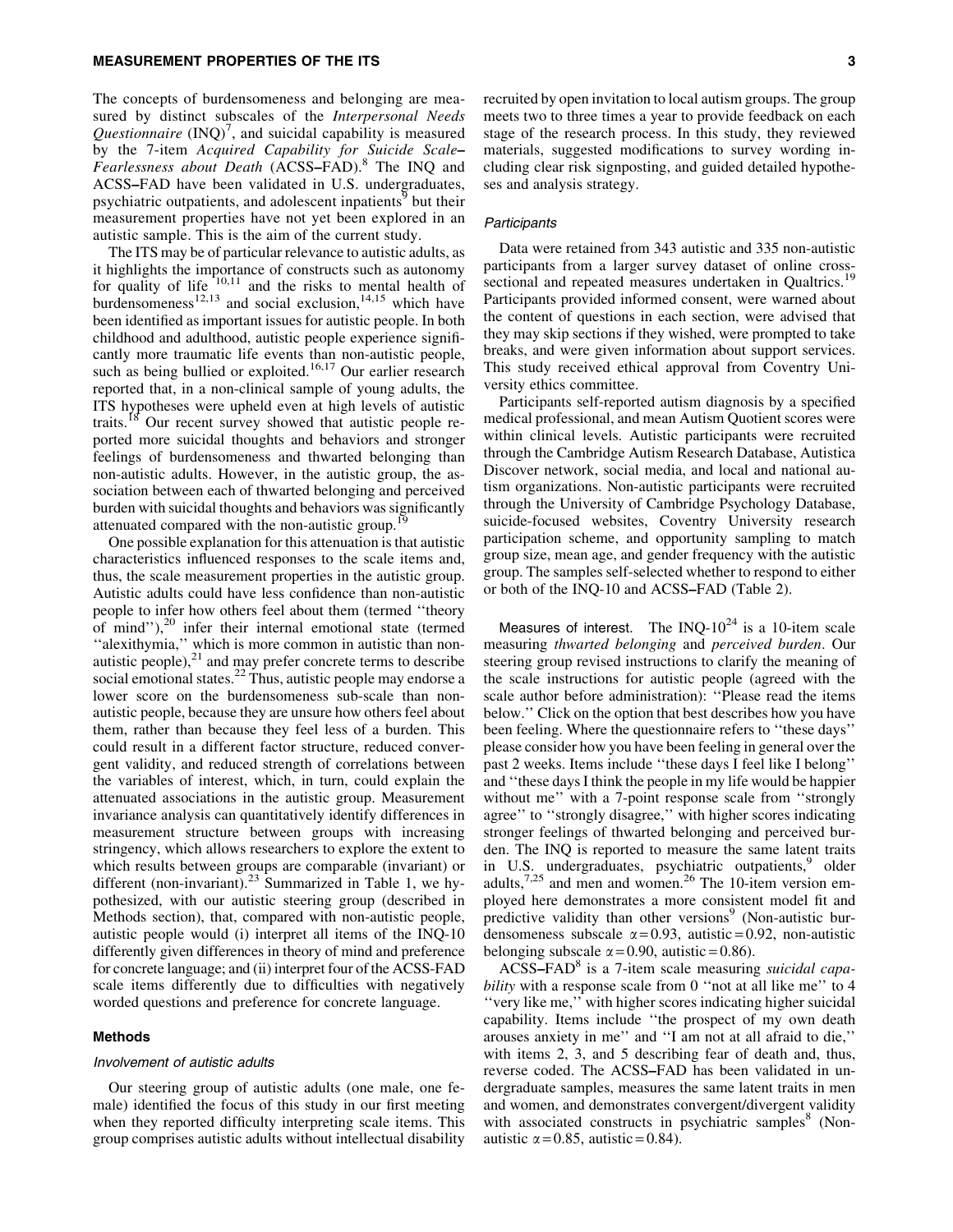| <i>Item</i><br>number | INQ items                                                                                                                  | How would<br><i>autistic/non-autistic Consensus within</i><br>adults answer? | design group?             | Reason                                                                                                                                                                                 |
|-----------------------|----------------------------------------------------------------------------------------------------------------------------|------------------------------------------------------------------------------|---------------------------|----------------------------------------------------------------------------------------------------------------------------------------------------------------------------------------|
| 1                     | Construct: Perceived burdensomeness<br>These days, the people in my life would Differently<br>be better off if I were gone | (non-invariant)                                                              | No consensus              | These items rely on the non-<br>autistic theory of mind                                                                                                                                |
| 2                     | These days, the people in my life would<br>be happier without me                                                           |                                                                              | Consensus                 |                                                                                                                                                                                        |
| 3                     | These days, I think my death would be<br>a relief to the people in my life                                                 |                                                                              | No consensus              |                                                                                                                                                                                        |
| 4                     | These days, I think the people in my<br>life wish they could be rid of me                                                  |                                                                              | No consensus              |                                                                                                                                                                                        |
| 5                     | These days, I think I make things worse<br>for people in my life<br>Construct: Thwarted belonging                          |                                                                              | No consensus              |                                                                                                                                                                                        |
| 6                     | These days, I feel like I belong                                                                                           | Differently<br>(non-invariant)                                               | Consensus                 | Non-concrete language: "I<br>belong"                                                                                                                                                   |
| 7                     | These days, I am fortunate to have<br>many caring and supportive friends                                                   |                                                                              | Consensus                 | Non-concrete language:<br>"many," "supportive"                                                                                                                                         |
| 8                     | These days I feel disconnected from<br>other people                                                                        |                                                                              | No consensus              | Non-concrete language:<br>"disconnected"                                                                                                                                               |
| 9                     | These days, I often feel like an outsider<br>at social gatherings                                                          |                                                                              | Consensus                 | Overlap with autistic<br>characteristics                                                                                                                                               |
| 10                    | These days I am close to other people                                                                                      |                                                                              | Consensus                 | Non-concrete language "close"<br>and "other" people                                                                                                                                    |
|                       | ACSS-FAD items<br>Construct: Reduced fear of death                                                                         |                                                                              |                           |                                                                                                                                                                                        |
| 1                     | The fact that I am going to die does not Differently<br>frighten me at all                                                 | (non-invariant)                                                              | Consensus                 | Negatively worded item leading<br>to difficulty identifying<br>correct (negative) response<br>on scale                                                                                 |
| 2<br>3                | The pain involved in dying frightens me Same (invariant)<br>I am very much afraid to die                                   | Differently                                                                  | Consensus<br>No consensus | Clear item wording<br>Non-concrete language "very                                                                                                                                      |
|                       |                                                                                                                            | (non-invariant)                                                              |                           | $much$ <sup>"</sup>                                                                                                                                                                    |
| 4                     | It does not make me nervous when<br>I talk about death                                                                     | Differently<br>(non-invariant)                                               | Consensus                 | Negatively worded item leading<br>to difficulty identifying<br>correct (negative) response<br>on scale. This item was<br>identified as most difficult to<br>identify correct response. |
| 5                     | The prospect of my own death arouses Same (invariant)<br>anxiety in me                                                     |                                                                              | Consensus                 | Clear item wording                                                                                                                                                                     |
| 6                     | I am not disturbed by death being<br>the end of life, as I know it                                                         | Differently<br>(non-invariant)                                               | Consensus                 | Negatively worded item leading<br>to difficulty identifying<br>correct (negative) response<br>on scale                                                                                 |
| 7                     | I am not at all afraid to die                                                                                              | Differently<br>(non-invariant)                                               | Consensus                 | Non-concrete language "at all"                                                                                                                                                         |

Table 1. Detailed Hypotheses of Item Invariance for Interpersonal Needs Questionnaire-10 and Acquired Capability for Suicide Scale–Fearlessness about Death

ACSS–FAD, Acquired Capability for Suicide Scale–Fearlessness about Death; INQ, Interpersonal Needs Questionnaire.

Demographic variables. Autism Quotient Short Form  $(AQ-S)^{27}$  measured *autistic characteristics*. The AQ-S is a 28-item subset of the AQ-50 and includes items such as ''it does not upset me if my daily routine is disturbed'' and ''I find it easy to work out what someone is thinking or feeling,'' with a 4-item response scale from 1 "definitely agree" to 4 "definitely disagree."<sup>27</sup> The AQ-S demonstrates the same latent traits in clinical and non-clinical groups<sup>28</sup> ( $\alpha$  = 0.88 non-autistic, 0.87 autistic).

Suicide Behaviors Questionnaire—Revised, item 1 measured *Lifetime suicidal thoughts and behaviors* asking ''Have you ever thought about or attempted to kill yourself?'' Participants self-reported previous suicidal behavior by choosing one of six possible responses from ''never'' to ''I have attempted to kill myself and really hoped to die."<sup>29</sup> Item 1 demonstrates comparable measurement properties in autistic and non-autistic adults.<sup>4,30</sup>

# Analysis strategy

Establishment of a baseline model. Analyses were undertaken in AMOS 25. Confirmatory factor analysis (CFA) tested how well previously published models account for the correlations between variables (termed ''model fit''). Good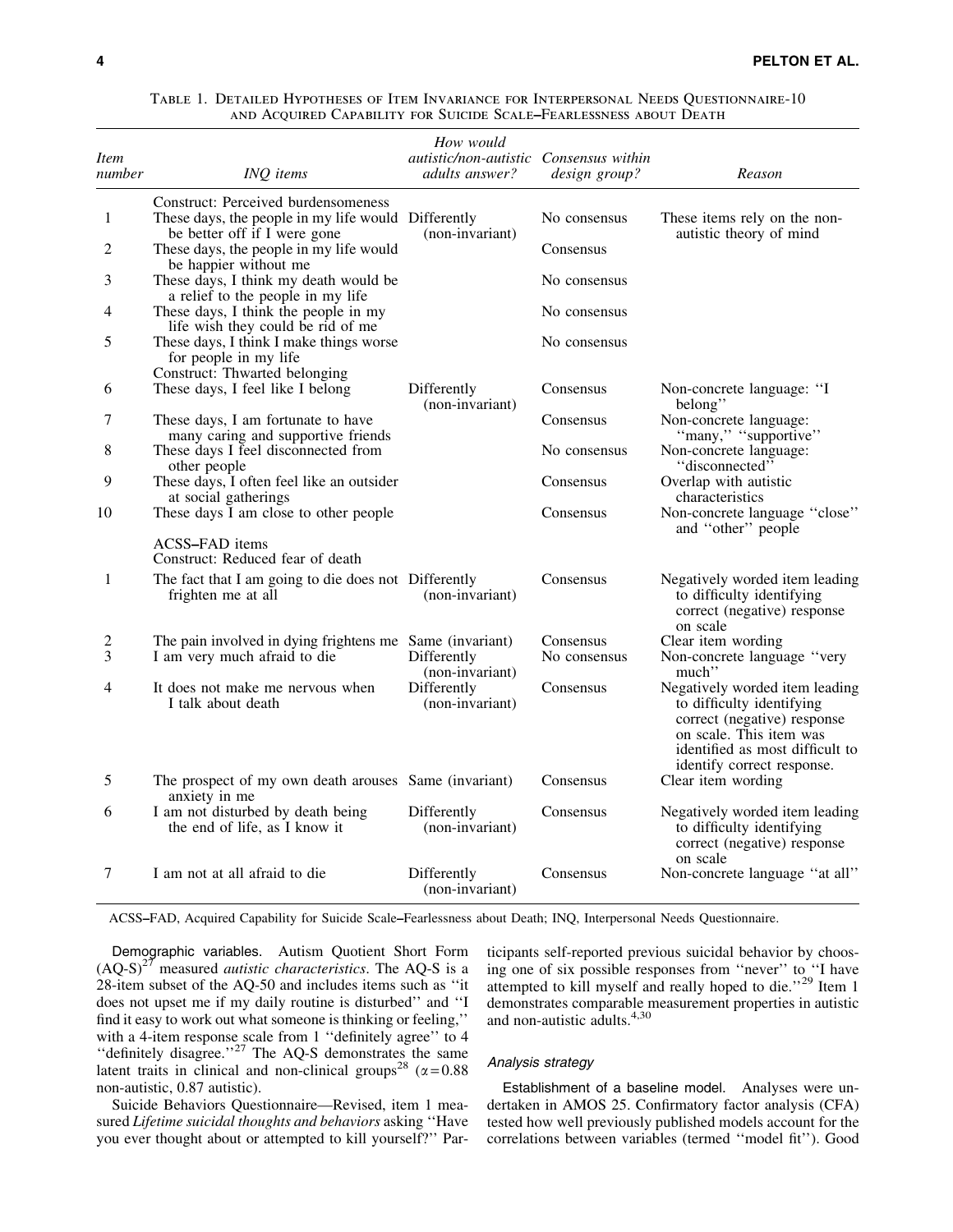# MEASUREMENT PROPERTIES OF THE ITS **FILLIPTITY CONSUMING THE ITS** 5

 $\bar{c}$ 

 $\overline{r}$ 

Ĺ

Ė

|                                                                                                                                 | TABLE 2. DESCRIPTIVE STATISTICS AND SAMPLE CHARACTERISTICS FOR AUTISTIC AND NON-AUTISTIC SAMPLES |                                                        |                                                         |                                                      |                                                                                                              |
|---------------------------------------------------------------------------------------------------------------------------------|--------------------------------------------------------------------------------------------------|--------------------------------------------------------|---------------------------------------------------------|------------------------------------------------------|--------------------------------------------------------------------------------------------------------------|
|                                                                                                                                 | autistic $n = 343$ ,<br>58.6% female<br>$MQ$ sample                                              | INQ sample not<br>autistic $n = 335$ ,<br>64.5% female | ACSS-FAD sample<br>autistic $n = 343$ ,<br>58.5% female | ACSS-FAD not<br>autistic $n = 332$ ,<br>64.8% female | Significant differences<br>between autistic and<br>non-autistic group*                                       |
| Perceived burden subscale (mean/SD)<br>AQ-S (mean/SD)<br>Age (mean/SD)                                                          | 42.1 (13.6), 18-90<br>91.1 (11.45)<br>14.87 (8.02)                                               | 41.5 (15.7) 18-73<br>60.9(12.7)<br>8.70 (6.04)         | 91.08 (11.45)<br>4.87 (8.03)<br>42.2                    | 41.6 (15.7), 18-90<br>60.9 (12.7)<br>8.71 (6.06)     | $U = 27,602.5, p < 0.001$<br>$U = 54,212.5, p = 0.31$<br>$U = 4851, p < 0.001$                               |
| Reporting at least one past suicide<br>(Inwarted belonging (mean/SD)<br>Capability for suicide<br>attempt, $n$ (%)              | 25.94 (6.77)<br>16.48 (7.18)<br>131 (38.3)                                                       | $16.54(8.01)$<br>$16.17(6.94)$<br>35 (10.4)            | 131 (38.2)<br>25.96 (6.78)<br>16.50 (7.18)              | 35 (10.5)<br>$16.59(8.04)$<br>$16.17(6.94)$          | $U = 54,533.5, p = 0.34$<br>$\chi^2$ (1) = 58.36, p < 0.001<br>$U = 21,801.5, p < 0.001$                     |
| Currently diagnosed with at least<br>one mental illness, $n$ (%)<br>Full-time employed, $n$ (%)<br>Living with support, $n$ (%) | 97 (28.3)<br>85 (24.8)<br>240 (70)                                                               | 141 (42.1)<br>41 (12.2)<br>98 (29.3)                   | 98 (28.6)<br>85 (24.8)<br>239 (69.7)                    | 140 (42.2)<br>41 (12.3)<br>97 (29.2)                 | $\chi^2$ (1) = 13.66, $p < 0.001$<br>$\chi^2$ (1) = 17.17, $p < 0.001$<br>$\chi^2$ (1) = 110.48, $p < 0.001$ |
| neurodevelopmental condition<br>(in addition to autism), $n$ (%)<br>iagnosed with at least one                                  | 105 (30.6)                                                                                       | 28 (8.4)                                               | 105(30.6)                                               | 27(8.1)                                              | $\chi^2$ (1) = 54.19, $p < 0.001$                                                                            |
| $%$ with post-graduate degree, $n$ (%)                                                                                          | 121 (35.3)                                                                                       | 151(45.1)                                              | 122 (35.6)                                              | 151 (45.5)                                           | $\chi^2$ (1) = 7.08, $p = 0.008$                                                                             |
| *Differences between groups are based on the ACSS-FAD sample.                                                                   |                                                                                                  |                                                        |                                                         |                                                      |                                                                                                              |

model fit was assessed by using fit indices: comparative fit index (CFI) of at least 0.95 (excellent or above 0.9 acceptable), root mean square of approximation of <0.05 (excellent or <0.1 acceptable), standardized root mean square residual of <0.09, p of Close Fit of at least 0.05, and chi-square/ degrees of freedom of  $\leq$ 3 (excellent or  $\leq$ 5 acceptable).<sup>3</sup> Convergent validity was assessed by using a score of more than 0.5 of average variance extracted, which measures variance captured by items and variance due to error. $32$ 

In case of poor model fit, alternative models were tested by using: (i) alternative published models or (ii) suggested modification indices, our hypotheses, and review of item meaning. Models were then tested in the autistic group. The best fitting ''baseline'' model in each group was taken forward for measurement invariance analysis.

#### Measurement invariance analysis

Multi-group CFA allows researchers to test the extent to which measurement properties are equivalent (invariant) across groups.23 Termed ''measurement invariance analysis,'' increasing parameters, such as factor loadings or error terms, are held equal in both groups and the model is tested for significant change (degradation) in fit indices. A significant degradation in model fit indices indicates lack of evidence for measurement invariance between the groups, suggesting that the measure operates significantly differently in each group (non-invariant).

First, the configural model tests whether the sets of items measure the same latent construct in both groups with no equality constraints. In the case of configural invariance, factor loadings are subsequently constrained equal between groups to test whether scale items associate similarly with each factor in each group ("metric invariance"). In the case of metric noninvariance (factor loadings significantly different between groups), the individual non-invariant items are identified by constraining the factor loadings for each item in turn. In the case of metric invariance, factor loadings and intercepts are subsequently constrained equal to test whether total scores consist of similar individual item scores in each group (''scalar invariance''). In the case of scalar invariance, error terms and error co-variances are constrained equal to test whether the scale items measure the same latent construct with comparable measurement error ("residual" or "strict invariance").<sup>33</sup> To consider a tool measurement invariant between two groups, scalar invariance has to be demonstrated, as this suggests that mean scores will be broadly comparable between groups.<sup>33</sup>

A reduction in CFI of  $\leq 0.01$  alongside non-significant change in chi-square indicate measurement invariance, suggesting that the items of the tool operate similarly between the two groups.34 Greater differences in fit statistics indicate lack of evidence for measurement invariance, suggesting that the items operate significantly differently between the groups (non-invariant). For example, lack of evidence for metric invariance indicates that the groups attribute different meaning to the items, and they are therefore metric non-invariant.

# Results

# Interpersonal Needs Questionnaire-10

Baseline model. Data were screened for outliers and normality. In the non-autistic group, data were significantly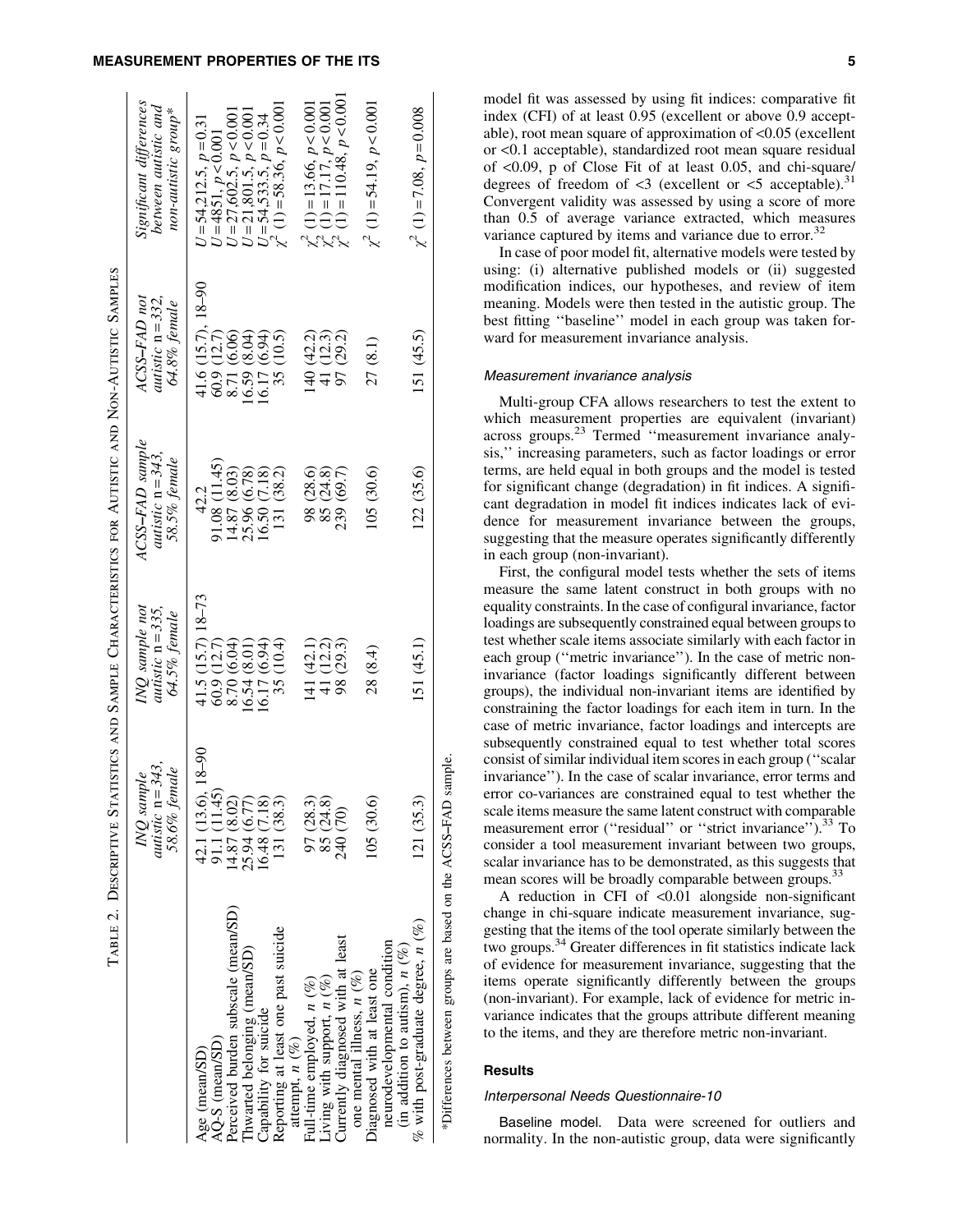Table 3. Model Fit Indices from Interpersonal Needs Questionnaire-10 Baseline Confirmatory Factor Analysis

| Non-autistic group $\chi^2$ /df CFI SRMR RMSEA pClose |             |                                        |                |                |
|-------------------------------------------------------|-------------|----------------------------------------|----------------|----------------|
| Model 1<br>Model 2                                    |             | 2.903 0.843 0.118<br>2.239 0.904 0.119 | 0.075<br>0.061 | 0.008<br>0.160 |
| Autistic group<br>Model 1<br>Model 2                  | 2.939 0.969 | 0.050<br>2.595 0.976 0.045             | 0.075<br>0.068 | 0.021<br>0.046 |

Model 1=two factor model, no error terms co-varied. Model  $2$ = previously published model with two pairs of error terms covaried.7,9 Bold indicates adequate or excellent model fit: CMIN/df <5, CFI >0.9, SRMR <0.09, RMSEA <0.1, pClose >0.05. Model run by using asymptotic distribution-free estimation in the non-autistic group and maximum likelihood estimation in the autistic group.

CFI, comparative fit index; CMIN/df, chi-square/degrees of freedom; pClose, p of Close Fit; RMSEA, root mean square of approximation; SRMR, standardized root mean square residual.

multivariate kurtotic (standardized kurtosis = 59.99,  $>5$ )<sup>23</sup> and four burdensomeness items had significant univariate kurtosis  $(>7)$ .<sup>35</sup> Kurtosis represents significant problems in tests of variance and co-variance structures, resulting in inflated chi-square statistic.<sup>23,36</sup> Thus, given sufficient sample size (at least  $10 \times$  number of parameters estimated)<sup>37</sup> asymptotic distribution-free (ADF) estimation was used. In the autistic group, data were normally distributed so maximum likelihood (ML) estimation was used. We tested a two-factor solution (five items each) with no co-varied error terms (model 1) and with two error terms co-varied (model 2) as in previous studies<sup>7,9</sup> and suggested by similar item meaning. As shown in Table 3, model 2 (in Fig. 1) achieved at least acceptable fit across four indicators in the non-autistic and autistic groups and was retained for invariance analysis.

# Measurement invariance

Table 4 shows results of measurement invariance analysis. The configural model (1) was estimated in both groups by using ADF estimation to reflect the theorized nonnormal distribution of INQ experiences. This model suggested degradation of fit with respect to baseline models despite no factor cross-loadings indicated. Given the difference in distribution in burdensomeness in each group, we explored factor differences. The measurement model (2a) demonstrated significant degradation in model fit as did the constraint of each factor in turn (perceived burden 2b) and (thwarted belonging 2c). The constraint of each item of the burdensomeness factor resulted in significant degradation of model fit, indicating metric non-invariance across all items of the burdensomeness scale (models 2d–2h). Constraint of each item of the belonging factor indicated that two items (models 2i and 2j) resulted in significant model degradation, thus suggesting metric non-invariance for these two items of the belonging scale. However, three items (models 2k–2m) did not result in significant degradation of model fit, suggesting evidence for metric invariance for these three items of the belonging scale. Overall, we did not find evidence of metric invariance so stricter tests were not undertaken.

# Acquired capability for suicide scale: fearlessness about death

Baseline models. Data were normally distributed so ML estimation was used. Model 1 tested a single factor structure (seven items) consistent with previous literature; model 2 added two co-varied error terms; and model 3 included a subset of those educated to at least degree level.<sup>8</sup> Due to poor convergent validity, we removed item 4 (the weakest loading item) with a factor loading of 0.41. This item—''It does not make me nervous when people talk about death''—was viewed as the most confusing by our steering group. We covaried error terms of other negatively worded items in line with hypotheses/modification indices (model 4). Table 5 shows that model 4 achieved good fit in all fit indices in the non-autistic and autistic groups and was retained for measurement invariance analysis (Fig. 2).



FIG. 1. Interpersonal Needs Questionnaire-10 model 2 retained for measurement invariance analysis in autistic and nonautistic groups.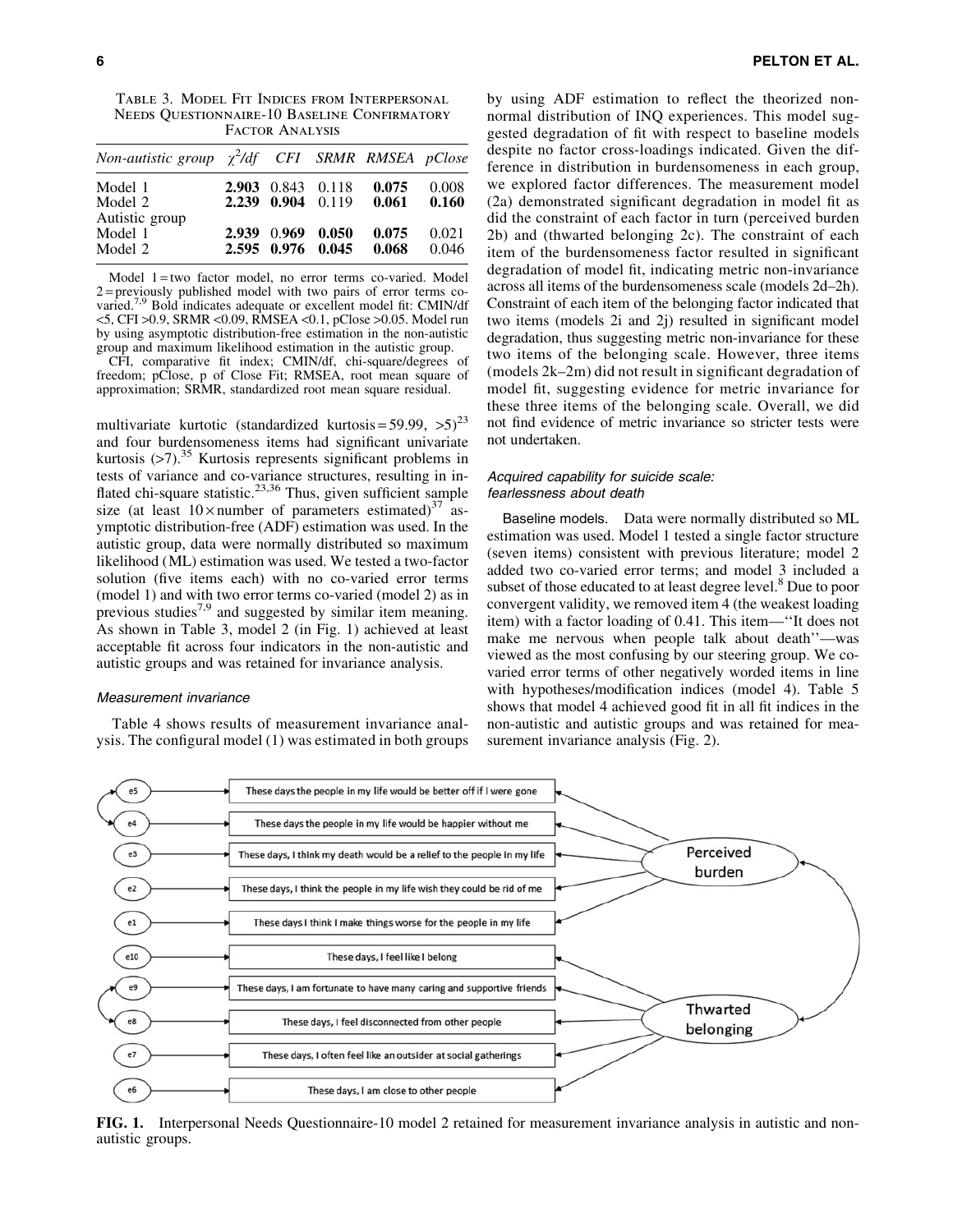|                         | TABLE 4. SUMMARY OF GOODNESS-OF-FIT STATISTICS FOR MULTIGROUP INVARIANCE TESTS FOR THE INTERPERSONAL NEEDS QUESTIONNAIRE-10                                    |              |                   |              |                 |              |            |                |                |              |                |                |                |
|-------------------------|----------------------------------------------------------------------------------------------------------------------------------------------------------------|--------------|-------------------|--------------|-----------------|--------------|------------|----------------|----------------|--------------|----------------|----------------|----------------|
| Model no                | Description                                                                                                                                                    | Contrast     | Ľ                 | df           | $\chi^2 \Delta$ | $df\Delta$   | $\Delta p$ | <b>CMIN/df</b> | <b>CFI</b>     | $\Delta$ CFI | <b>SRMR</b>    | <b>RMSEA</b>   | pClose         |
| 2a                      | Measurement model (all factor loadings constrained<br>Configural model (unconstrained)                                                                         | 2a vs.       | 262.733<br>159.45 | 74<br>₹      | 77.01           | $\mathbf{a}$ | 0.001      | 3.550<br>2.491 | 0.769<br>0.883 | 0.082        | 0.119<br>0.091 | 0.695<br>0.047 | 0.695<br>0.010 |
| 2b                      | Burden factor (burden subscale factor loadings<br>constrained equal)<br>equal                                                                                  | 2b vs.       | 219.314           | $\mathbf{e}$ | 43.419          | ın           | $0.001$    | 3.178          | 0.816          | 0.055        | 0.097          | 0.057          | 0.182          |
| $\alpha$                | Belong factor (belong subscale factor loadings<br>constrained equal)                                                                                           | 2c vs.       | 185.902           | $\mathbf{e}$ | 26.452          | n            | 0.001      | 2.694          | 0.857          | 0.034        | 0.169          | 0.050          | 0.480          |
| $\overline{\mathbf{a}}$ | Configural model + "these days I make things worse for<br>the people in my life"                                                                               | $2d$ vs. $1$ | 197.926           | $\mathbf{S}$ | 38.476          |              | 0.001      | 3.045          | 0.838          | 0.045        | 0.087          | 0.055          | 0.166          |
| 2e                      | Configural model + "these days I think the people in my<br>life wish they could be rid of me"                                                                  | 2e vs.       | 191.685           | 65           | 32.235          |              | 0.001      | 2.949          | 0.845          | 0.038        | 0.077          | 0.054          | 0.234          |
| 2f                      | Configural model + "these days I think my death would<br>be a relief to the people in my life"                                                                 | 2f vs.       | 213.713           | 65           | 54.263          |              | 0.001      | 3.288          | 0.818          | 0.065        | 0.097          | 0.058          | 0.058          |
| 2g                      | Configural model + "these days, I think the people in my<br>life would be happier without me"                                                                  | $2g$ vs. $1$ | 204.115           | 65           | 33.963          |              | 0.001      | 3.140          | 0.830          | 0.053        | 0.087          | 0.056          | 0.113          |
| $\mathbf{a}$            | ry life<br>Configural model + "these days, the people in m<br>would be better off if I were gone"                                                              | $2h$ vs. $1$ | 208.415           | 65           | 38.864          |              | $0.001$    | 3.206          | 0.825          | 0.058        | 0.091          | 0.057          | 0.085          |
| ä                       | ther<br>Configural model $+$ "these days, I am close to of                                                                                                     | $2i$ vs. $1$ | 169.249           | 65           | 37.822          |              | $0.001$    | 2.604          | 0.873          | 0.010        | 0.126          | 0.049          | 0.578          |
| ដ                       | Configural model + "these days, I feel like an outsider at<br>social gatherings"<br>people"                                                                    | $2j$ vs. $1$ | 175.772           | 65           | 16.321          |              | 0.001      | 2.704          | 0.865          | 0.018        | 0.153          | 0.050          | 0.469          |
| $\approx$               | Configural model + "these days, I feel disconnected from<br>people"                                                                                            | $2k$ vs. $1$ | 161.008           | 65           | 1.558           |              | 0.212      | 2.477          | 0.883          |              | 0.122          | 0.047          | 0.710          |
| ನ                       | $2k +$ "these days I am fortunate to have many caring and<br>supportive friends"                                                                               | 21 vs. 2k    | 165.262           | 89           | 4.254           |              | 0.039      | 2.504          | 0.879          | 0.004        | 0.129          | 0.047          | 0.685          |
| 2m                      | $21 +$ "these days I feel like I belong"                                                                                                                       | 2m vs. 21    | 169.229           | 67           | 3.967           |              | 0.046      | 2.526          | 0.875          | 0.004        | 0.138          | 0.048          | 0.664          |
|                         | Bold indicates non-invariant measurement model and individual items (factor loadings significantly different between groups indicating metric non-invariance). |              |                   |              |                 |              |            |                |                |              |                |                |                |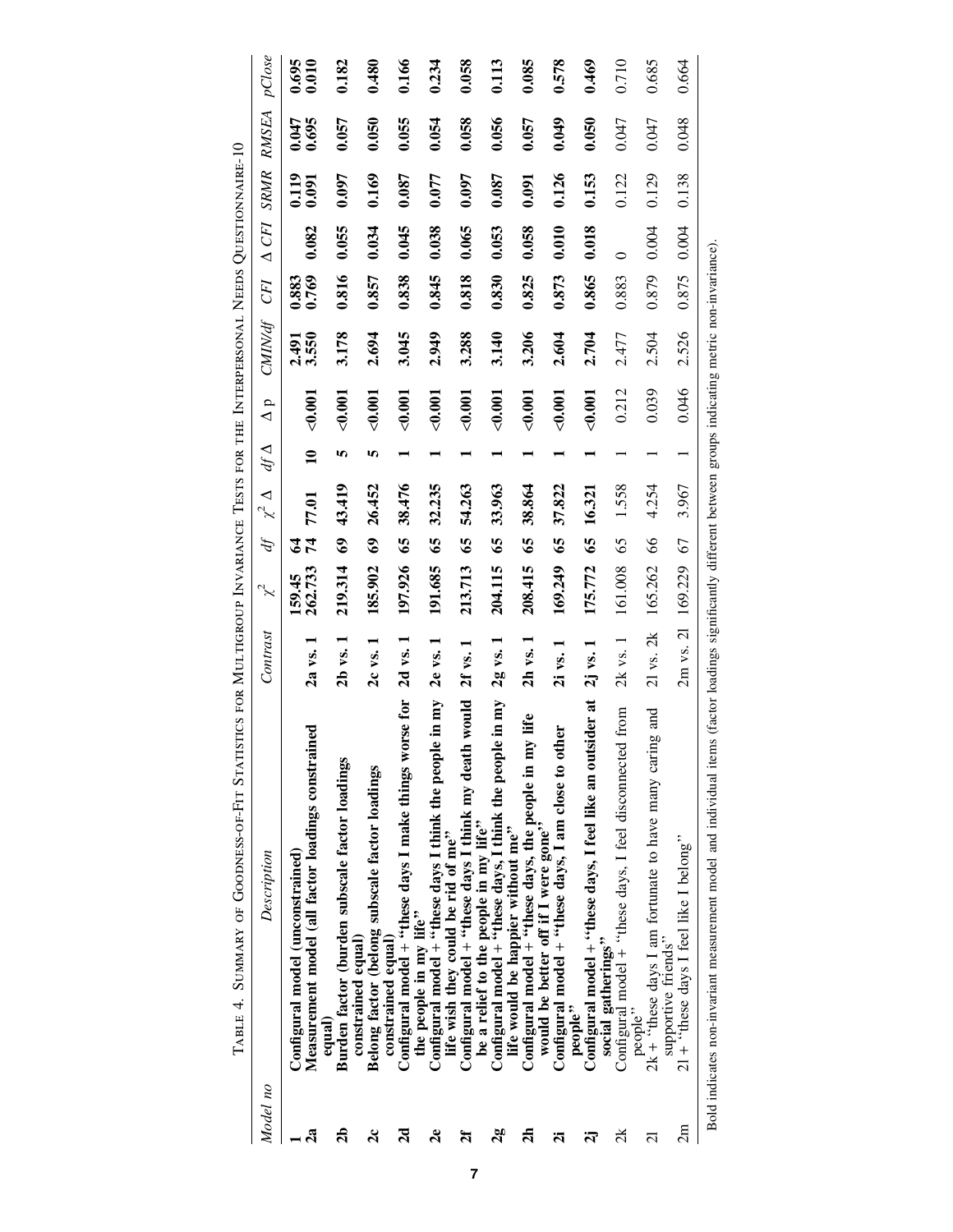| Not autistic group | CMIN/df | CFI   | <b>SRMR</b> | <b>RMSEA</b> | pClose | <b>AVE</b> |
|--------------------|---------|-------|-------------|--------------|--------|------------|
| Model 1            | 11.813  | 0.866 | 0.079       | 0.181        | 0.000  | 0.486      |
| Model 2            | 8.836   | 0.917 | 0.076       | 0.154        | 0.000  | 0.467      |
| Model 3            | 8.588   | 0.865 | 0.080       | 0.177        | 0.000  | 0.475      |
| Model 4            | 1.541   | 0.997 | 0.021       | 0.040        | 0.563  | 0.509      |
| Autistic group     |         |       |             |              |        |            |
| Model 1            | 7.177   | 0.929 | 0.063       | 0.135        | 0.000  | 0.489      |
| Model 2            | 7.195   | 0.939 | 0.060       | 0.135        | 0.000  | 0.482      |
| Model 3            | 3.773   | 0.955 | 0.050       | 0.109        | 0.001  | 0.513      |
| Model 4            | 2.018   | 0.995 | 0.020       | 0.055        | 0.372  | 0.545      |

Table 5. Baseline Models of the Acquired Capability for Suicide Scale–Fearlessness about Death in Autistic and Non-Autistic Adults

Model 1 = all scale items, no co-variances.<sup>8</sup> Model 2 = model 1 with error terms co-varied "The fact that I'm going to die does not affect me" and "I am not at all afraid to die" and "The pain involved in dying frightens me" and "I am very much afraid to die". Model 3 = all scale items those endorsing at least undergraduate level education  $(n=242 \text{ not autistic}, n=233 \text{ autistic})$ . Model  $4 = \text{exploratory model}$ with item 4 removed "It does not make me nervous when people talk about death" and error terms co-varied between other negatively worded items. Bold indicates adequate or good model fit. CMIN/df <5, CFI >0.9, SRMR <0.09, RMSEA <0.1, pClose >0.05. AVE (Average Variance Extracted) >0.5 for adequate convergent validity.

Measurement invariance. Table 6 shows the results of measurement invariance analysis. The configural model (1) showed similar fit to the baseline model and no degradation in model fit. The measurement model (2) with constrained factor loadings also showed similar fit and no degradation in model fit, as did the scalar model with intercepts also constrained (3). Finally, with error terms and co-variances also constrained, the residual model (4) indicated reduced and marginally significant degradation of model fit. Constraining error terms and co-variance for the individual negatively worded items showed non-significant degradation in model fit. This analysis suggests that the ACSS–FAD meets criteria for scalar invariance between the groups, with evidence for residual or strict invariance for negatively worded items.

## **Discussion**

This study compared the measurement properties of the INQ-10 and the ACSS–FAD in autistic and non-autistic adults to assess their appropriateness for measuring the ITS proximal risk factors for suicide in autistic adults. This is the first time that the scales of a well-validated suicide theory have been compared in autistic and non-autistic people. We reported configural and metric non-invariance in the thwarted belonging and burdensomeness subscales of the INQ, whereas a modified ACSS–FAD met criteria for scalar invariance, with negatively worded items meeting criteria for strict invariance. This will allow us to make informed comparisons of suicide mechanisms between autistic and nonautistic people.

Overall, results suggest that the INQ-10 operates differently in autistic adults compared with non-autistic adults. Configural non-invariance suggests that the latent constructs are experienced differently by autistic and non-autistic people. Viewed alongside our data screening information, the INQ may capture experiences—such as feeling socially isolated or experiencing low self-worth—that frequently occur for autistic people rather than the hypothesized rare experiences proposed by the ITS.<sup>7</sup> Consistent with our hypotheses, there was evidence of metric non-invariance for the burdensomeness subscale, with each individual item indicating metric non-invariance, suggesting that autistic people interpret these items differently from non-autistic people. This could suggest that autistic people had difficulty interpreting and responding to items that required them to infer the mental states of others—such as attributing feelings of being ''happier'' or ''better off'' to the ''people in my life''—in line with well-established literature describing differences in theory of mind among autistic people.<sup>20</sup> Overall, this subscale cannot provide a comparable measure of burdensomeness between



FIG. 2. Acquired Capability for Suicide Scale–Fearlessness about Death model 4 retained for measurement invariance analysis in autistic and non-autistic groups.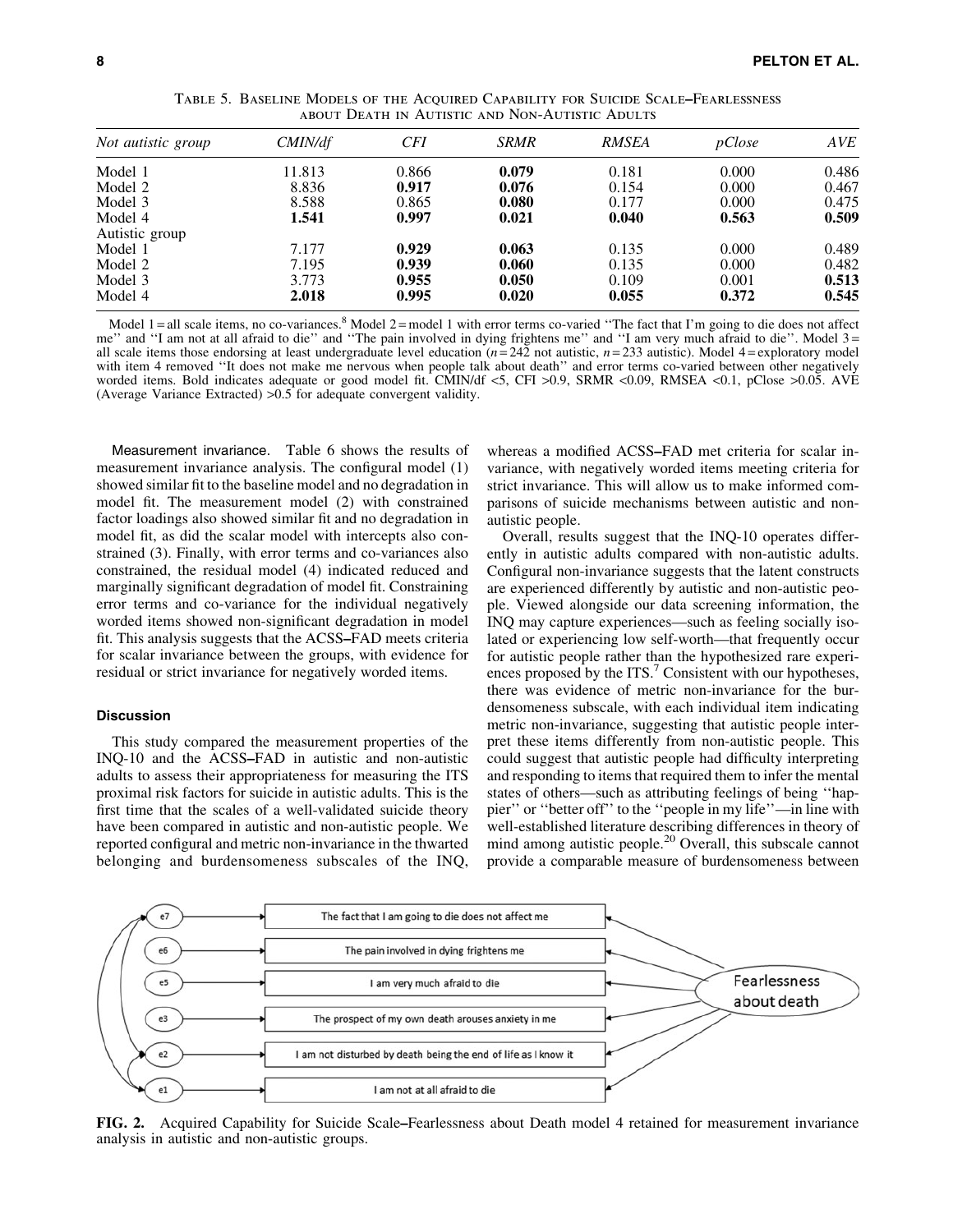| TABLE 6. SUMMARY OF GOODNESS-OF-FIT STATISTICS FOR MULTIGROUP INVARIANCE TESTS |
|--------------------------------------------------------------------------------|
| FOR THE ACQUIRED CAPABILITY FOR SUICIDE SCALE–FEARLESSNESS ABOUT DEATH         |

| Model<br>no | Description                                                                                                                                                    | Contrast           |           | $\chi^2$ df $\chi^2$ $\Delta$ | $\frac{df}{\Delta}$ | $\Delta p$ | CMIN/df CFI |       | Δ<br>CFI |                    | SRMR RMSEA pClose |       |
|-------------|----------------------------------------------------------------------------------------------------------------------------------------------------------------|--------------------|-----------|-------------------------------|---------------------|------------|-------------|-------|----------|--------------------|-------------------|-------|
| 1           | Configural model<br><i>(unconstrained)</i><br>model)                                                                                                           |                    | 21.355 12 |                               |                     |            | 1.780       | 0.996 |          | 0.0212             | 0.034             | 0.860 |
| 2           | Measurement model 2 vs. 1<br>(factor loadings)<br>constrained equal                                                                                            |                    | 28.732 18 | 7.377                         | 6                   | 0.287      | 1.596       |       |          | 0.995 0.001 0.0289 | 0.030             | 0.956 |
| 3           | Scalar invariance<br>(factor loadings)<br>and intercepts<br>constrained to be<br>equal)                                                                        | $3 \text{ vs. } 2$ |           | 53.321 24 24.589 6            |                     | 0.001      | 2.222       |       |          | 0.987 0.008 0.0283 | 0.043             | 0.767 |
| 4           | <b>Residual</b><br>invariance<br>(factor loadings,<br>intercepts, error<br>co-variances,<br>and error<br>residuals<br>constrained to be<br>equal) <sup>a</sup> | $4 \text{ vs. } 3$ |           | 84.573 33 31.252              | 9                   | < 0.001    | 2.563       |       |          | 0.977 0.010 0.0324 | 0.048             | 0.568 |

Bold indicates the non-invariant model (error co-variance and error residuals significantly different between groups).

access of error co-variances and error residuals for each individual negatively worded item of the ACSS–FAD showed non-significant degradation in model fit, suggesting strict invariance (same between groups).

autistic and non-autistic adults. Future research could consider how autistic people experience burdensomeness and specifically whether other latent constructs, such as selfworth and agitation, may be relevant for autistic people. Clinicians should be aware that burdensomeness may be experienced and communicated differently by autistic people but that it does represent a risk factor.

Consistent with our hypothesis, there was evidence of metric non-invariance for the thwarted belonging subscale. In line with our hypothesis, the item ''I often feel like an outsider in social gatherings'' was metric non-invariant, indicating that autistic people interpret this item differently from non-autistic people. This supports the proposal of our steering group that feeling uncomfortable in social gatherings may be a core experience of autistic people, rather than an indicator of non-typical social isolation. Clinicians should take account of personal social preferences of autistic individuals when assessing risk. Surprisingly, items that contained abstract concepts, such as ''disconnected'' and ''I belong,'' demonstrated metric invariance, suggesting that these items were interpreted similarly by both autistic and non-autistic people. This could reflect reports that autistic people experience similar social needs to non-autistic people.<sup>38</sup> Thus, these two items, along with the item describing satisfaction with the number and quality of friends could be compared between autistic and non-autistic people. Future research could explore *how* autistic people experience belonging and social connection in general and as protective factors.

We reported that, contrary to our hypotheses, there was evidence of scalar invariance in a modified ACSS–FAD, with evidence for strict invariance of negatively worded items. This suggests that non-concrete language (''not at all'' and ''very much'') and negative response options did not hinder autistic people any more than non-autistic people in choosing the correct response. Other researchers<sup>39</sup> have reported similar response difficulties in non-autistic groups, which could suggest that the scale may benefit from revision. Any revision should consider the broader suggestion that the single construct of a reduced fear of death may be too narrow to reflect the changes that enable a suicide attempt: Clinical advice recommends broad screening for past painful and frightening experiences to identify possible suicidal capability,<sup>40</sup> and recent innovations include a broader Acquired Capability with Rehearsal for Suicide scale.<sup>41</sup> Future research could consider how these constructs are experienced by autistic people and the guidance required by clinicians for accurate risk assessment.

This study has several strengths. It is the first study to explore the measurement properties of self-report scales of a well-established suicide theory in a large sample of autistic adults and compare the responses with a matched sample of non-autistic adults. This is vital to inform how suicide assessment tools may need to be tailored to enable clinicians to accurately identify risk in autistic people. This study also has limitations, including reliance on self-report autism diagnosis. Variance between groups could be due to other confounds, such as higher prevalence of neurodevelopmental conditions in the autistic group, which could be explored in future research. This could also include exploring how autistic individuals with intellectual disability experience and express proximal risk factors for suicide.

In conclusion, this study reported that scores on the INQ-10 cannot be meaningfully compared between autistic and non-autistic people. However, with one item removed scores on the ACSS–FAD are comparable between these groups. Burdensomeness and thwarted belonging may represent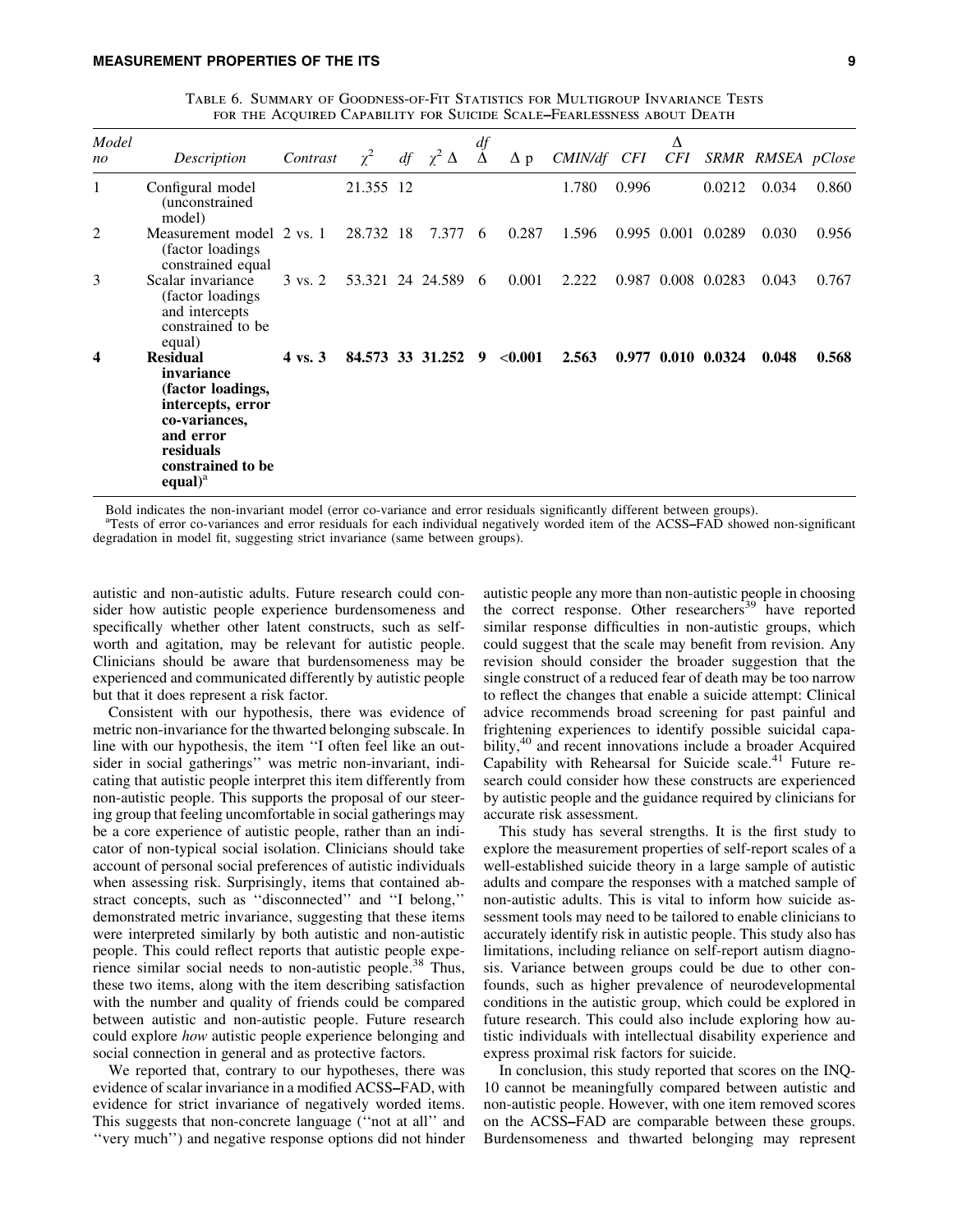proximal risk factors for suicide in autistic people but may be experienced and expressed differently in autistic compared with non-autistic people. Clinically, this suggests that tailored measurement tools and specific training may be required to identify risk and target interventions for autistic people.

## Acknowledgments

The authors would like to extend their sincere thanks to the autistic adults who first identified the concerns addressed by this article and who contributed at each stage of the research process. They would also like to thank Paula Smith for contacting research participants through the Cambridge Autism Research Database and Lorcan Kenny who organized the distribution of the survey through Autistica's Discover network. The authors are grateful to the study participants who completed the survey, as these questions are not always comfortable to think about.

## Authorship Confirmation Statement

This project was conceived by S.C. and M.K.P. M.K.P. designed the detailed protocol, gathered the data, designed and undertook the data analysis, and wrote the initial draft. S.C., J.R., H.C., A.E.R., and S.B.-C. provided feedback on that draft. All co-authors have reviewed and approved of the article before submission. This article has been submitted solely to this journal and is not published, in press, or submitted elsewhere.

# Author Disclosure Statement

No competing financial interests exist.

### Funding Information

M.K.P. is supported by Coventry University and Funds for Women Graduates. S.C. was supported by the Economic and Social Research Council (Grant Nos. ES/N00501/1 and ES/N000501/2), and Autistica (Grant No. 7247). S.B.-C. was funded by the Autism Research Trust, the Wellcome Trust, the Templeton World Charitable Foundation, and the National Institute for Health Research (NIHR) Biomedical Research Centre in Cambridge, during the period of this work. He also received funding from the Innovative Medicines Initiative 2 Joint Undertaking ( JU) under grant agreement no. 777394. The JU receives support from the European Union's Horizon 2020 research and innovation programme and EF-PIA and AUTISM SPEAKS, Autistica, SFARI. His research was also supported by the NIHR Collaboration for Leadership in Applied Health Research and Care East of England at Cambridgeshire and Peterborough NHS Foundation Trust. H.C.'s research is supported by the NIHR Applied Research Collaboration West Midlands. The views expressed are those of the author(s) and not necessarily those of the NHS, NIHR, or Department of Health and Social Care.

# **References**

1. Cassidy S, Bradley P, Robinson J, Allison C, McHugh M, Baron-Cohen S. Suicidal ideation and suicide plans or attempts in adults with Asperger's syndrome attending a specialist diagnostic clinic: A clinical cohort study. *Lancet*

*Psychiatry*. 2014;1(2):142–147. [https://doi.org/10.1016/](https://doi.org/10.1016/S2215-0366(14)70248-2) [S2215-0366\(14\)70248-2](https://doi.org/10.1016/S2215-0366(14)70248-2).

- 2. Hirvikoski T, Mittendorfer-Rutz E, Boman M, Larsson H, Lichtenstein P, Bolte S. Premature mortality in autism spectrum disorder. *Br J Psychiatry*. 2016;208(3):232. [http://kipublications.ki.se/Default.aspx?queryparsed=id:](http://kipublications.ki.se/Default.aspx?queryparsed=id:133077842) [133077842](http://kipublications.ki.se/Default.aspx?queryparsed=id:133077842).
- 3. Kirby AV, Bakian AV, Zhang Y, Bilder DA, Keeshin BR, Coon H. A 20-year study of suicide death in a statewide autism population. *Autism Res*. 2019;12(4):658–666. [https://](https://doi.org/10.1002/aur.2076) [doi.org/10.1002/aur.2076.](https://doi.org/10.1002/aur.2076)
- 4. Cassidy SA, Bradley L, Bowen E, Wigham S, Rodgers J. Measurement properties of tools used to assess suicidality in autistic and general population adults: A systematic review. *Clin Psychol Rev*. 2018;62:56–70. [https://doi.org/10](https://doi.org/10.1016/j.cpr.2018.05.002) [.1016/j.cpr.2018.05.002.](https://doi.org/10.1016/j.cpr.2018.05.002)
- 5. Van Orden KA, Witte TK, Cukrowicz KC, Braithwaite SR, Selby EA, Joiner Jr TE. The interpersonal theory of suicide. *Psychol Rev*. 2010;117(2):575–600.
- 6. Joiner TE. *Why People Die by Suicide.* Cambridge, Massachusetts: Harvard University Press; 2005.
- 7. Van Orden KA, Cukrowicz KC, Witte TK, Joiner TE. Thwarted belongingness and perceived burdensomeness: Construct validity and psychometric properties of the Interpersonal Needs Questionnaire. *Psychol Assessm*. 2012; 24(1):197–215. [https://doi.org/10.1037/a0025358.](https://doi.org/10.1037/a0025358)
- 8. Ribeiro JD, Witte TK, Van Orden KA, et al. Fearlessness about death: The psychometric properties and construct validity of the revision to the Acquired Capability for Suicide Scale. *Psychol Assess*. 2014;26(1):115–126. [https://](https://doi.org/10.1037/a0034858) [doi.org/10.1037/a0034858](https://doi.org/10.1037/a0034858).
- 9. Hill RM, Rey Y, Marin CE, Sharp C, Green KL, Pettit JW. Evaluating the Interpersonal Needs Questionnaire: Comparison of the reliability, factor structure, and predictive validity across five versions. *Suicide Life Threaten Behav*. 2015;45(3):302–314.
- 10. McConachie H, Mason D, Parr JR, Garland D, Wilson C, Rodgers J. Enhancing the validity of a quality of life measure for autistic people. *J Autism Dev Disord*. 2018; 48(5):1596–1611.
- 11. Kapp SK. Social support, well-being, and quality of life among individuals on the autism spectrum. *Pediatrics*. 2018;141(Suppl. 4):S362–S368.
- 12. Crane L, Adams F, Harper G, Welch J, Pellicano E. *Know Your Normal: Mental Health in Young Autistic Adults*. London: UCL Institute of Education; 2017.
- 13. Camm-Crosbie L, Bradley L, Shaw R, Baron-Cohen S, Cassidy S. ''People like me don't get support'': Autistic adults' experiences of support and treatment for mental health difficulties, self-injury and suicidality. *Autism*. 2018;23(6): 1431–1441.<https://doi.org/10.1177/1362361318816053>.
- 14. Milton D. Sociological accounts of suicide, and their relevance to the lives of autistic people. In: Participatory Autism Research Collective (PARC) meeting, October 3, London, UK, 2017.
- 15. Milton D, Moon L. The normalisation agenda and the psycho-emotional disablement of autistic people. *Autonomy Crit J Interdisciplin Autism Stud*. 2012;1(1). [https://kar.kent](https://kar.kent.ac.uk/62638) [.ac.uk/62638](https://kar.kent.ac.uk/62638).
- 16. Griffiths S, Allison C, Kenny R, Holt R, Smith P, Baron-Cohen S. The vulnerability experiences quotient (VEQ): A study of vulnerability, mental health and life satisfaction in autistic adults. *Autism Res*. 2019;12(10):1516–1528. [https://](https://doi.org/10.1002/aur.2162) [doi.org/10.1002/aur.2162](https://doi.org/10.1002/aur.2162).